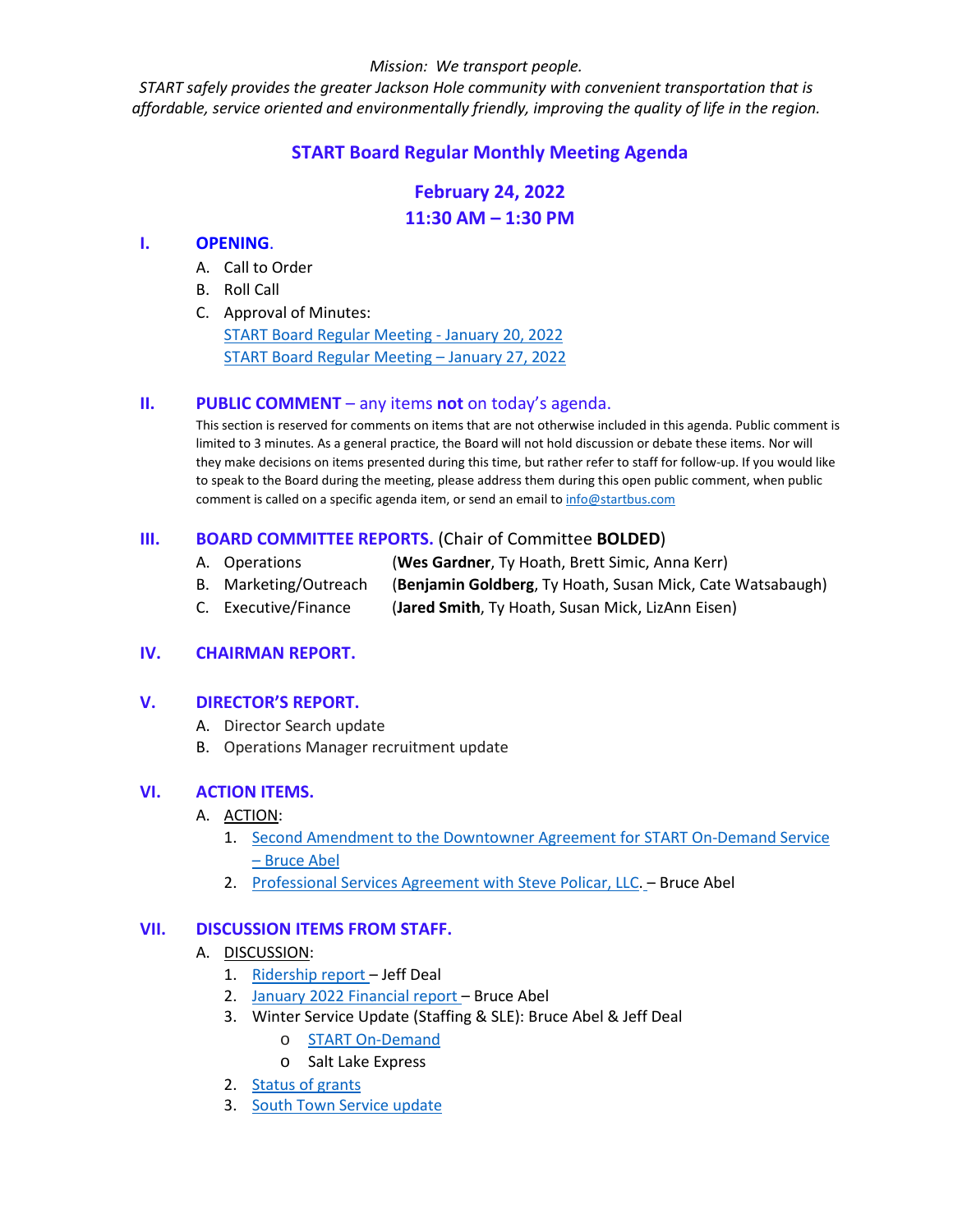#### *Mission: We transport people.*

*START safely provides the greater Jackson Hole community with convenient transportation that is affordable, service oriented and environmentally friendly, improving the quality of life in the region.*

- 4. [Town Council Retreat](https://www.jacksonwy.gov/DocumentCenter/View/5615/ToJ-Retreat) update
- 5. TVA/JHMR update
- 6. ITS RFP Update
- 7. Fiscal Year 2022- 2023 Budget Update
	- o [Timeline](https://www.jacksonwy.gov/DocumentCenter/View/5669/FYBudgetCalendarTimeline)
	- o [Levels of service \(operations plan\)](https://www.jacksonwy.gov/DocumentCenter/View/5650/OperationsPlan)
	- o [Capital improvement plan \(CIP\)](https://www.jacksonwy.gov/DocumentCenter/View/5651/CIP_Fleet)

#### **VIII. DISCUSSION ITEMS FROM BOARD LIAISONS.**

- A. County Liaison: Luther Probst
- B. Town Liaison: Arne Jorgensen
- C. Teton Valley Liaison: Doug Self
- D. Star Valley Liaison: Vacant

#### **IX. DISCUSSION ITEMS FROM BOARD.**

- A. OLD BUSINESS:
	- 1. TVA Agreement
	- 2. JHMR Agreement
	- 3. [FY 2022-2023 START Board Priorities Matrix](https://www.jacksonwy.gov/DocumentCenter/View/5668/START-Board-FY-2022-2023-Priorities-Matrix)
- B. NEW BUSINESS:

#### **X. EXECUTIVE SESSION.**

If needed (only matters related to real estate, personnel, or litigation)

## **XI. TIME AND PLACE FOR NEXT MEETING.**

Thursday, March 24th, 2022, 11:30 – 1:30PM, Virtual

**XII. ADJOURNMENT.**